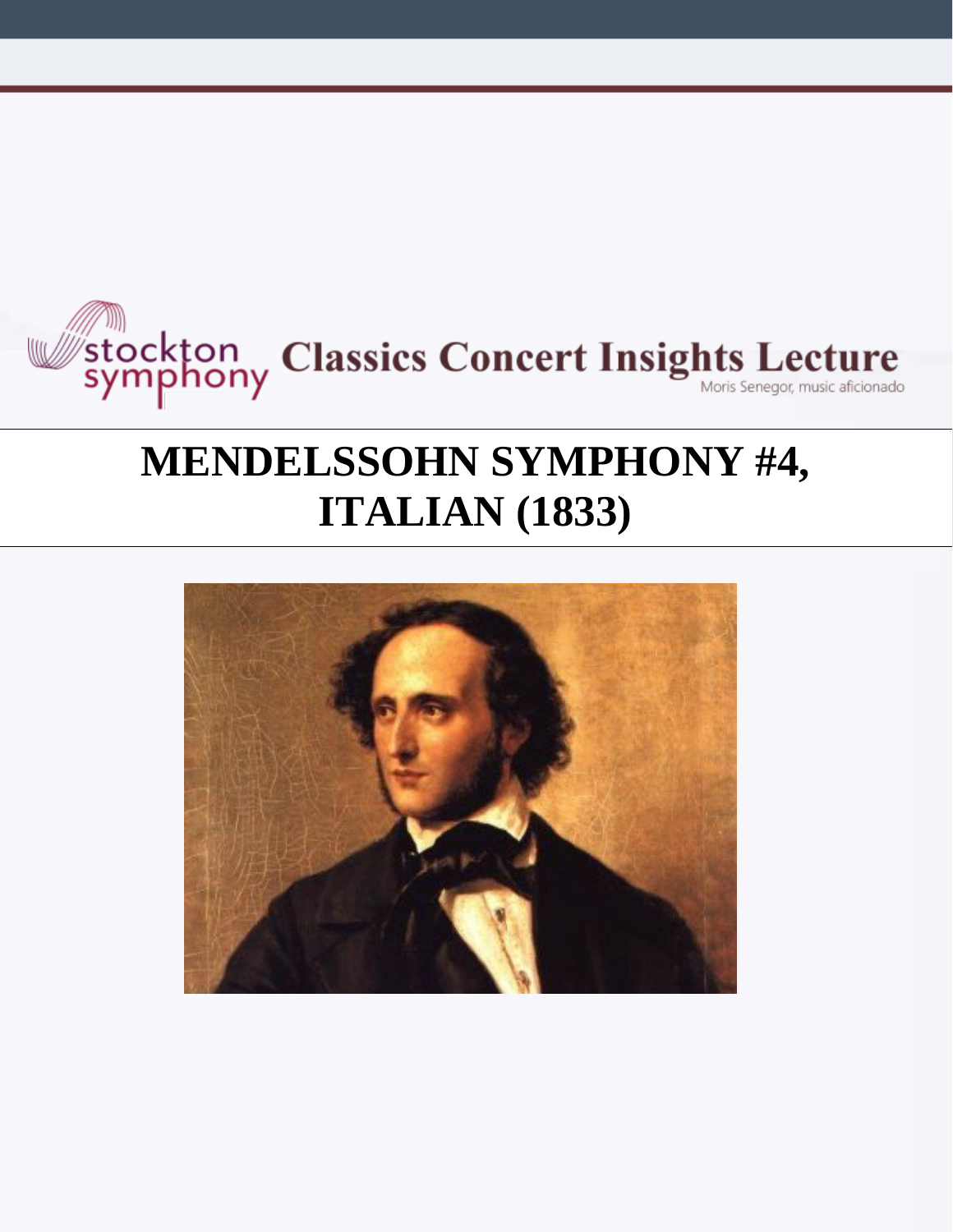# **MENDELSSOHN SYMPHONY #4, ITALIAN**

# **1833**

"*It's hard to imagine that any musician has ever had trouble with the Italian Symphony unless it was sheer envy…The surprising exception is Mendelssohn himself.*" (Michael Steinberg)

# **MUSICAL HISTORY:**

- ➢ Renaissance & Middle Ages
- ➢ Baroque (1600-1750): BACH, HANDEL, VIVALDI
- ➢ Classical (1750-1827): HAYDN, MOZART, EARLY BEETHOVEN
- ➢ Romantic (1827-1900): LATE BEETHOVEN, BRAHMS, **MENDELSSOHN**, TCHAIKOVSKY, DVORAK, MAHLER
- ➢ 20th Century: STRAVINSKY, COPELAND, BARTOK, SHOSTAKOVITCH

# **THE "MIDDLE" ROMANTIC ERA:**

- $\triangleright$  Orchestral works of distinction became rare.
- ➢ Beethoven (1770-1827) cast a long shadow on his followers.
- $\triangleright$  Lots of works were written; now obscure.
- ➢ Examples of obscure composers: Kufferath, Taubert, Gade, Spohr, Verhulst, Esser, Lachner, Rietz, Gleich, Veit, Jadassohn, Pauer, Volkmann, Fetis, Hiller, Huber.
- ➢ Composers that survive: Berlioz, Schubert, Schumann, **Mendelssohn**.

# **THE CLASICAL AESTHETIC:**

- $\triangleright$  Clarity of line.
- ➢ Clarity of Structure: adherence to form and proportion.
- ➢ "Good taste", restraint of expression.

## **THE ROMANTIC AESTHETIC:**

- $\triangleright$  Composer's need for expression overrides other concerns.
- ➢ Unrestrained emotion.
- ➢ Compositional liberty with Classical Era musical forms; emergence of "formless" music.
- ➢ Nationalism.
- ➢ Exoticism.
- ➢ Program music.
- $\triangleright$  Preoccupation with the supernatural.
- $\triangleright$  Ever enlarging orchestras, ever lengthening works.
- $\triangleright$  Emergence of the "modern" conductor.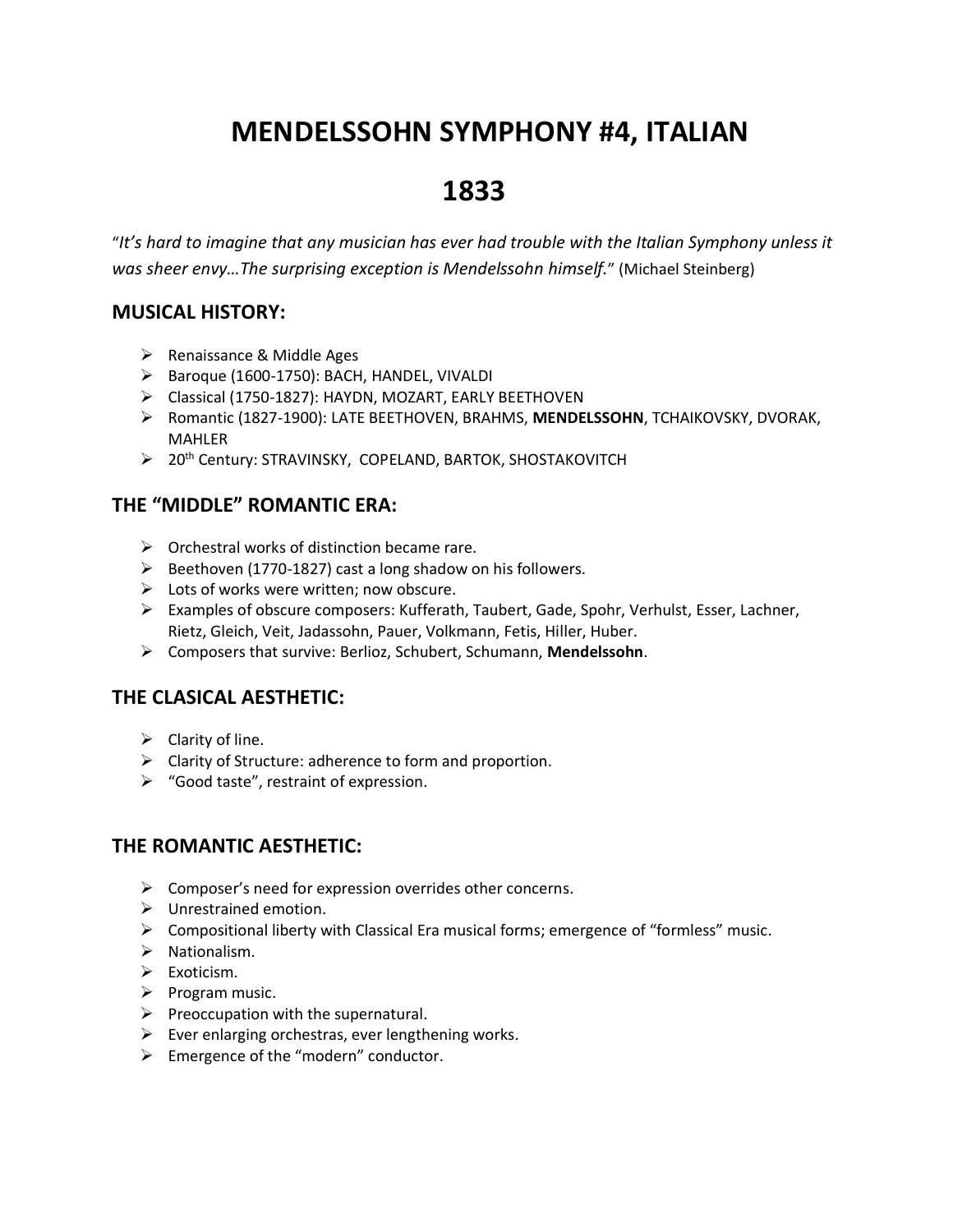"*Posterity has never quite forgiven Felix Mendelssohn for being happy. His offense was compounded by his being rich….in funds, ..friends,….family affection,….admirers.*" (Downs)

# **MENDELSSOHN BIOGRAPHY: 1809-1847**

- ➢ Mozart parallels: child prodigy, musically talented sister, early death.
- $\triangleright$  Wealthy, privileged upbringing.
- $\triangleright$  Early contact with many eminent people, including Goethe.
- ➢ "A Midsummer Night's Dream" at age 17.
- ➢ Visits Italy 1830, at age 22; begins Italian Symphony 1831.
- ➢ Completes Italian Symphony, 1833.
- ➢ Preeminent conductor; Leipzig Gewandhaus Orchestra 1835-47.
- $\triangleright$  Early death, age 38, within months of sister's death

# **MENDELSSOHN SYMPHONIES:**

- $\triangleright$  They are numbered roughly by order of publication, not composition.
- $\triangleright$  #1 in C minor, composed 1824 (age 15), first performed 1829, published 1830.
- $\triangleright$  #2 Choral, in B flat major, composed 1840, published 1841.
- ➢ #3 "Scottish", in A minor, composed 1842, published 1843.
- $\triangleright$  #4 "Italian", in A major, composed & premiered in 1833, published posthumously in 1851.
- $\triangleright$  #5 "Reformation", in D major, composed 1830, published posthumously in 1868.
- $\triangleright$  Mendelssohn remained dissatisfied with his Symphonies #4 and 5, and did not allow publication, hence the posthumous dates.

# **HISTORY OF THE ITALIAN SYMPHONY:**

- $\triangleright$  Mendelssohn, aged 21, visited to Italy in autumn, 1830 and stayed there nine months, traveling to various areas.
- $\triangleright$  He began composing while there and completed it in Berlin, 1833 under deadline pressure by a commission from London.
- $\triangleright$  Mendelssohn conducted the first performance for the London Philharmonic Society on May 13, 1833. It was well received.
- $\triangleright$  Mendelssohn was dissatisfied with the work, and in 1834 he revised the last three movements considerably. He intended to revise more, but then abandoned the project.
- $\triangleright$  The symphony was conducted by others in three other occasions (1834, 1837 and 1838), none in Germany. It was otherwise not heard in Mendelssohn's lifetime.
- $\triangleright$  The work entered the symphonic canon after its publication in 1851, in its original version. It has been a staple of the repertoire since.
- $\triangleright$  Mendelssohn's apparent dissatisfaction with this symphony has been a mystery to music critics and scholars who view the work as perfect.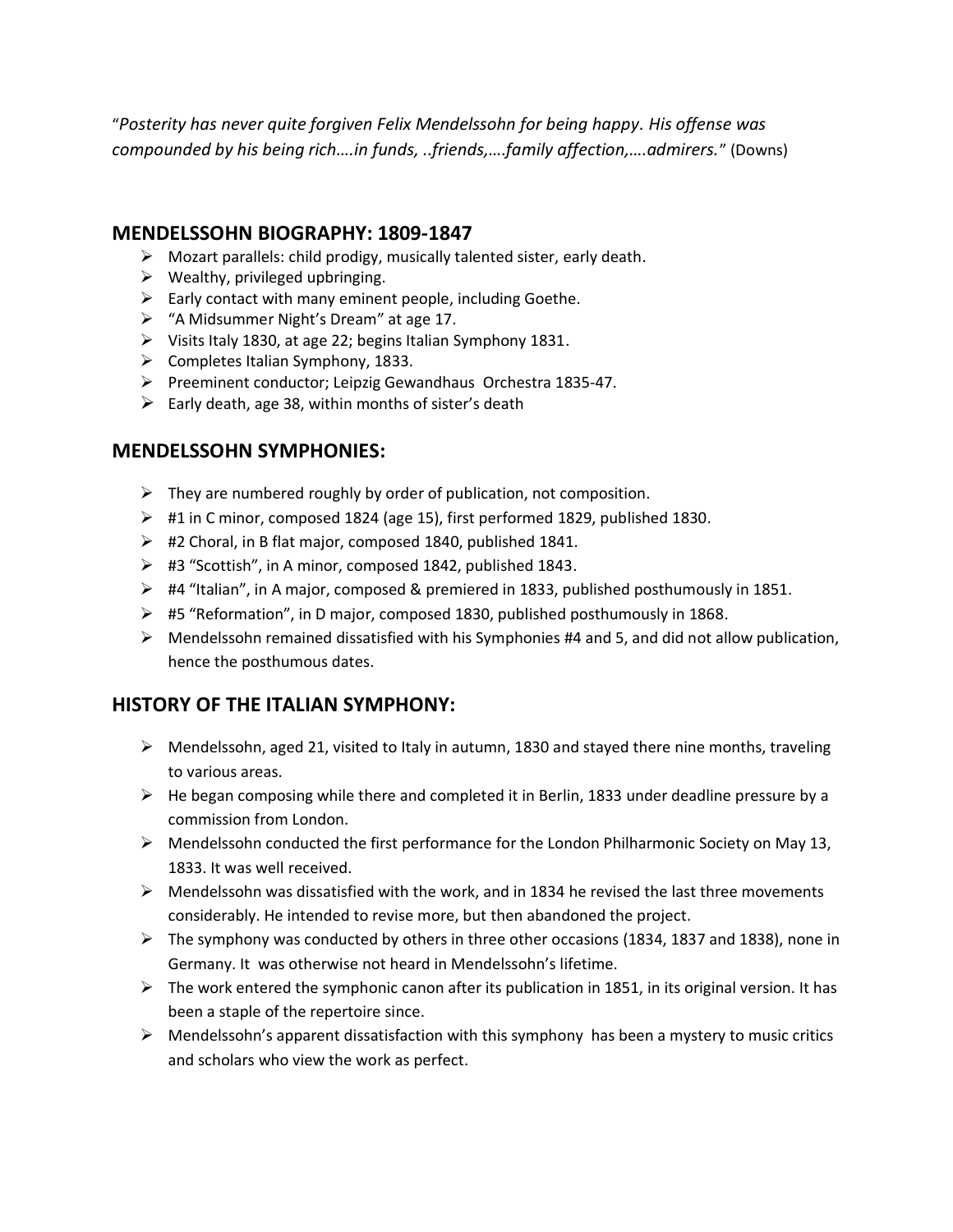# **MENDELSSOHN SYMPHONY #4 ("ITALIAN"):**

- ➢ MOVEMENT 1: Allegro vivace, A major, 6/8 meter
- ➢ MOVEMENT 2: Andante con moto, D minor, 4/4 meter
- ➢ MOVEMENT 3: Con moto moderato, A major, ¾ meter
- ➢ MOVEMENT 4: Presto, A minor, Saltarello; ¾ meter

These do not have a running plot. They can be considered as a series of Italian vignettes, viewed through the composer's youthful, and German eyes.

#### **MOVEMENT 1:** A Major, Sonata Form

#### EXPOSITION 1:

- ➢ Theme I (A major) erupts like "*a burst of Mediterranean sunlight*" (Todd). A fast cheerful woodwind melody with, even faster repeated string chords and tremolos in accompaniment.
- ➢ In its first version Theme I is somewhat unfinished.
- $\triangleright$  A miniature development of the theme leads to a loud string reprise of Theme I, now in a more finished variation.
- $\triangleright$  Brief modulating music.
- $\triangleright$  Theme II (E major) is a more subdued, rustic melody with a hopping-skipping rhythm, presented initially in bassoons & clarinets, repeated in oboes and flutes, and then loud in orchestra.
- $\triangleright$  Brief clarinet interlude (C sharp minor) "casts a shadow on the landscape" (Steinberg) and provides transition into the closing section.
- $\triangleright$  Closing section begins tutti and loud, with material derived from Theme I; it ends with a new concluding theme, also derived from Theme I, which leads to a repeat of Exposition.
- $\triangleright$  This new concluding theme only appears in Expo 1; it does not reappear in Expo 2. It will however, return as an important concluding element of the coda.

#### EXPOSITION 2:

- $\triangleright$  Exposition repeated verbatim except for the closing section.
- $\triangleright$  Closing section begins same in the first exposition, but ends with a brief transition derived from Theme I that leads into development.

#### DEVELOPMENT:

- $\triangleright$  Begins with a fugato on a new theme in D minor (Theme III). The 4-part fugue quietly develops.
- $\triangleright$  The fugue converges into the main Theme III motive in crescendo; Theme I motives now appear in a polyphonic combination with it, in a rising passage, which Donald Tovey calls "*a most masterly imbroglio*".
- $\triangleright$  Theme I motives seem to take over in a crescendo passage; Theme III motives interject loudly, more assertive; the two themes are repeatedly juxtaposed.
- $\triangleright$  The music leaves an impression of an energetic struggle between these two themes.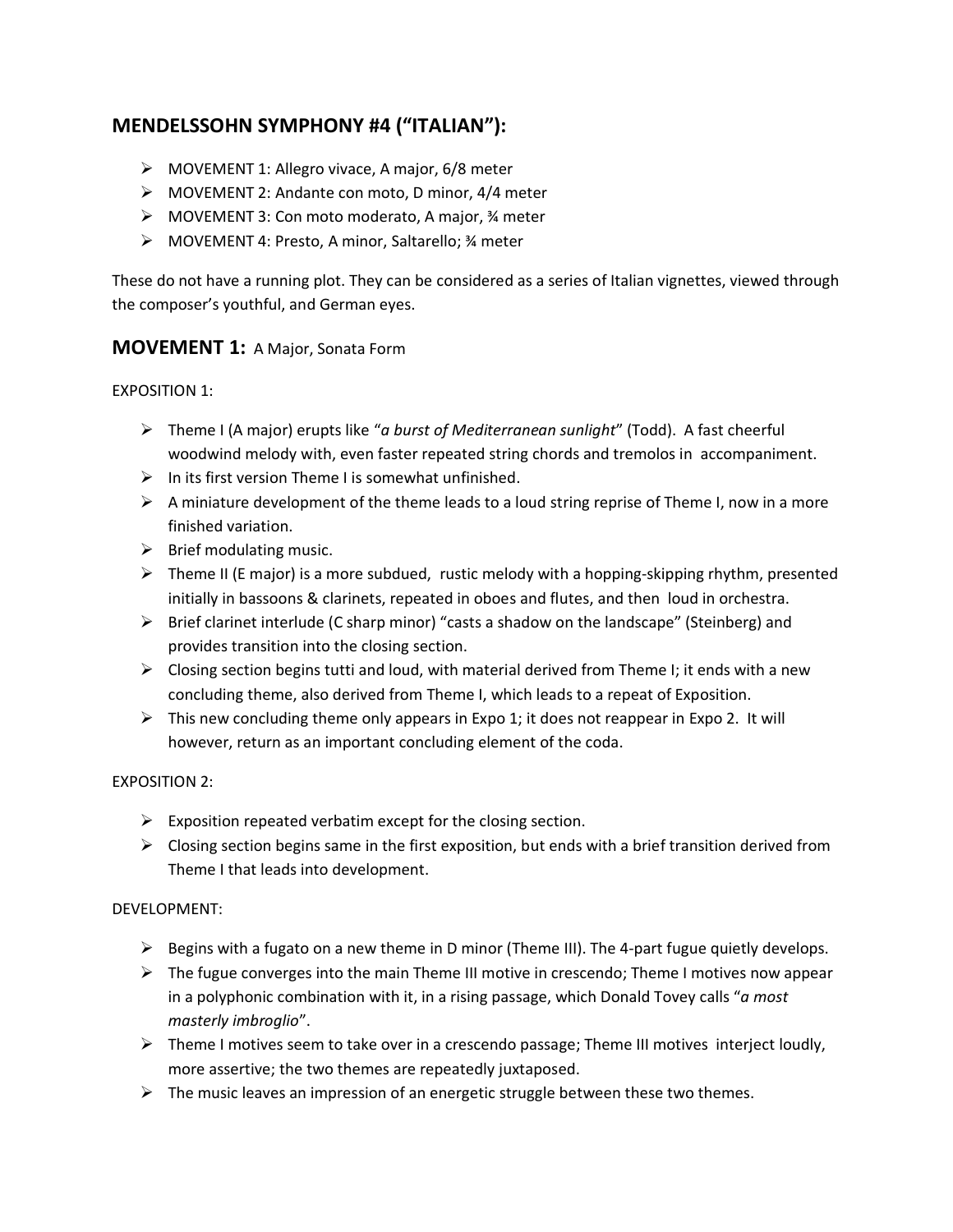- $\triangleright$  Drained of energy, music quiets down and slows. The Theme I fragment is now only two notes. It repeats itself as if it is slowly panting.
- ➢ A solo oboe melody based on Theme I now ushers in the recapitulation. "*The oboe is the sweetest and most seductive of tour guides*" (Steinberg).

#### RECAPITULATION:

- $\triangleright$  Theme I returns (A major), in another truncated variation.
- $\triangleright$  Theme II returns, lush and lyrical in strings, and in home key (A major), as expected from the Classical rules.
- $\triangleright$  Theme III recapped (A minor), as a now more fully developed melody.
- $\triangleright$  Closing section begins with Theme I material as in the exposition.
- $\triangleright$  It then features a juxtaposition of Theme I and Theme III material.

#### CODA:

- $\triangleright$  A calm transitional melody leads to the theme that ended the first exposition; this represents a recall of Theme I.
- $\triangleright$  The appearance of this music announces that the end of the movement is imminent.
- $\triangleright$  Theme III makes one final appearance (A minor), before concluding chords in A major.

- $\triangleright$  By composing different endings to the two expositions, Mendelssohn forces repetition of the Exposition. Most Exposition repeats in his era were optional.
- $\triangleright$  Mendelssohn's introduction of a brand new theme in the Development is very original. Considering his reputation as a "Classicist", this gesture deviates from the Classical model.
- $\triangleright$  The movement is dominated by the first and third themes.
- $\triangleright$  The appearance of Theme III initially in D minor foreshadows the second movement, also in this key. More importantly. its reappearance in A minor in Recap and Coda anticipates the unusual finale of the symphony, also in the same key.
- $\triangleright$  Examples of Mendelssohn's deft attention to small details in his composition: the minidevelopment of Theme I in Exposition (in lieu of such in Development), the C sharp minor clarinet passage, the solo oboe transition into Recap.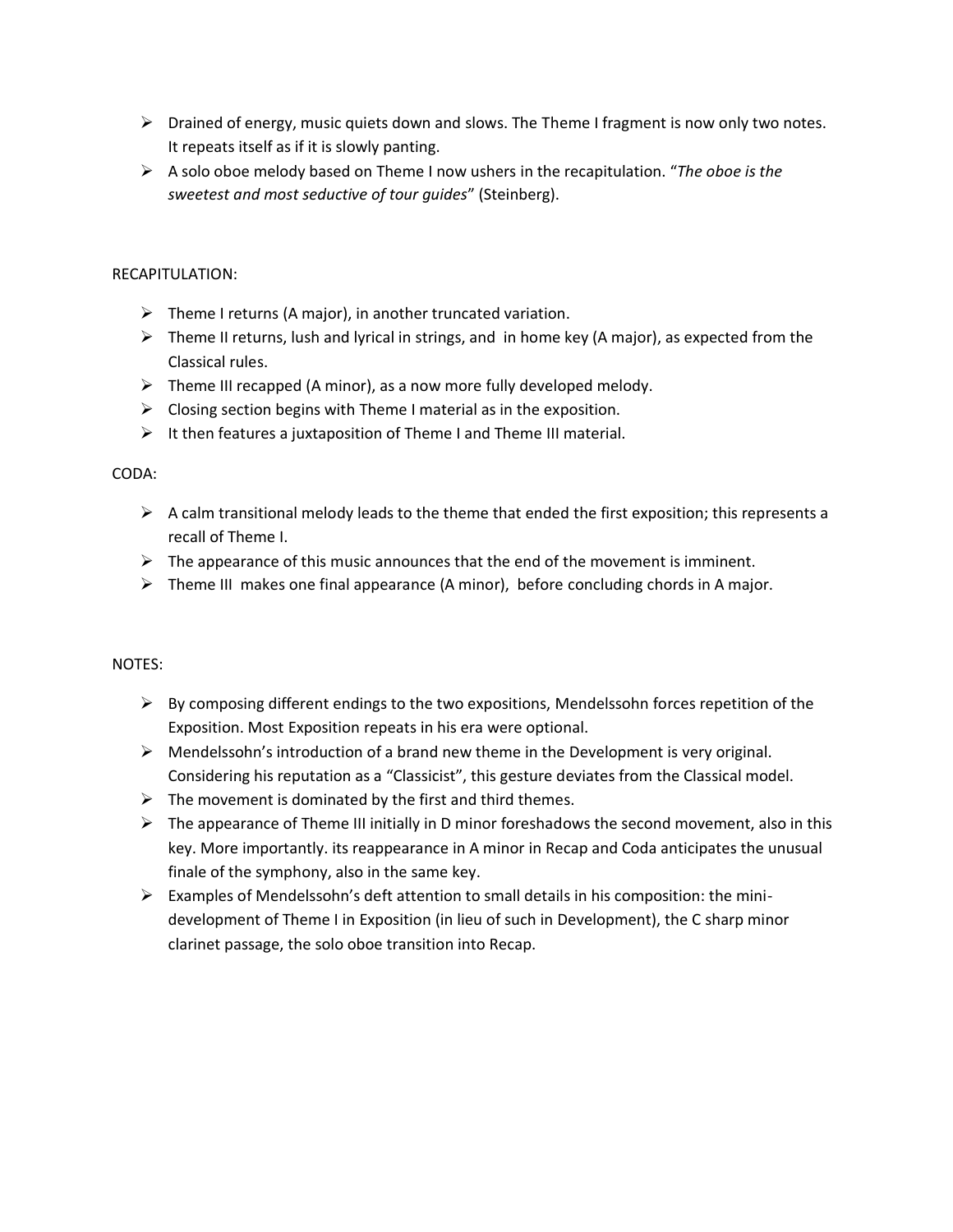### **MOVEMENT 2:** D minor, Sectional, A- B - A - B - Coda

**A**: D minor; overall phrase structure: a-a'-b-b'-codetta

- ➢ Starts with a brief introduction, a "*unison invocative recitation*" (Seaton), a "*wailing introductory figure*" (Tovey).
- $\triangleright$  The walking base which will accompany the main theme now appears, pizzicato in low strings.
- ➢ Violas play a chant-like melody (a), *forte*, over this walking base; the overall effect is that of a procession.
- $\triangleright$  Violins repeat the melody in variation (a').
- $\triangleright$  A countermelody in winds appears (b) in violas, with the baso continuo still present; its second half is the main theme.
- $\triangleright$  Countermelody repeated in variation (b') by violins.
- $\triangleright$  A quiet string melody concludes the section and serves as a transition.

#### **B**: A major

- $\triangleright$  A second theme emerges in flute conversing with the strings.
- $\triangleright$  This "introduces a note of human wistfulness into the austerity of the litany." (Tovey)

#### **A**: A minor

- $\triangleright$  Processional theme returns in variation and is extended.
- $\triangleright$  Brief string transition.

#### **B**: D major

- $\triangleright$  The flute melody in variation, this time with orchestral accompaniment.
- $\triangleright$  Transitional music.

#### **CODA**: D minor

- ➢ Motivic fragments of the processional theme reappear, and fade into *pianissimo.*
- $\triangleright$  Movement quietly concludes, as though the procession has moved away.

- $\triangleright$  It is thought that Mendelssohn was inspired to compose this as a religious processional (pilgrim's march) he observed in the streets of Naples.
- $\triangleright$  The setting of the processional theme at various dynamic levels (f, ff, mf & pp) suggests an approaching and passing procession.
- $\triangleright$  Music scholars note the remarkable similarity of the processional theme to a song composed by Carl Zelter, a former composition teacher of Mendelssohn, set to the Goethe poem "Es was ein Konig in Thule". (A double homage to two mentors?)
- $\triangleright$  Some have likened this movement to the corresponding one in Beethoven's 7<sup>th</sup> Symphony, also a slow march.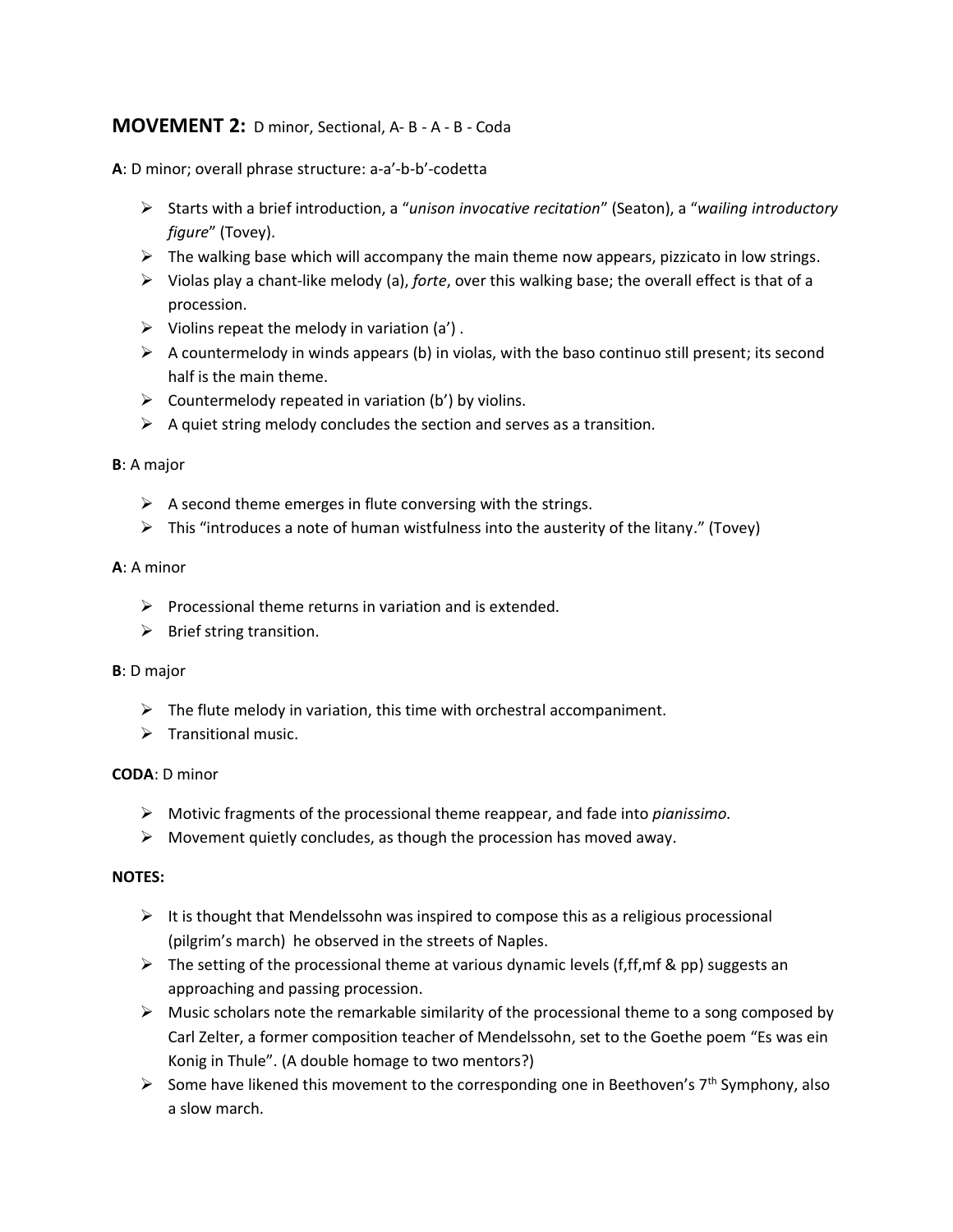# **MOVEMENT 3:** A major, Minuet & Trio, A-B-A form

#### **MINUET:**

- $\triangleright$  Strings play an elegant theme repeated twice.
- $\triangleright$  Each statement ends with a brief codetta in winds; this will serve a concluding function through the movement.
- $\triangleright$  Theme extended in a variation, again concluding with wind codetta.
- $\triangleright$  Transitional music.

#### **TRIO:**

- ➢ Distant sounding horn- calls, in French horns and bassoons, with a pitter-patter response in strings evoking animals, and bird-calls in winds.
- $\triangleright$  Repeat horn-calls in slight variation, now with both strings and winds responding pitter-patter.
- $\triangleright$  Horn-call motive alternates between horns and strings, in a march like passage.
- $\triangleright$  Another variation on the horn call theme then ushers in the minuet return.

#### **DECAPO:**

- $\triangleright$  Minuet returns abbreviated.
- $\triangleright$  Trio recalled in a brief coda after which the movement soon ends.

- ➢ Here Mendelssohn "*returns to the old world grace of the slow Minuet without so naming it.*" (Fiske)
- ➢ This movement is exemplary of Mendelssohn's style as a "Classicist". "A Romantic translation of Minuet, delicate and surely quite un-Italian." (Steinberg)
- $\triangleright$  The movement also reflects a common feature of "Exoticism" in the Romantic era. Composers writing in or about foreign lands cannot help but place their own native idiom into their music. Another good example of this is Dvorak's  $9<sup>th</sup>$  Symphony (New World), in which the third movement is quite Slavic, rather than "American", as the composer saw it.
- ➢ The Trio evokes German forests and hunting, "*arguably adducing a mood of nostalgia for Germany, in the midst of the Italian setting.*" (Seaton)
- $\triangleright$  The minuet was obsolete in Mendelssohn's time. According to biographer R. Larry Todd, the composer's purpose in this choice was to contrast the aristocratic elegance of this court dance with the raucous Italian dance to follow in the fourth movement.